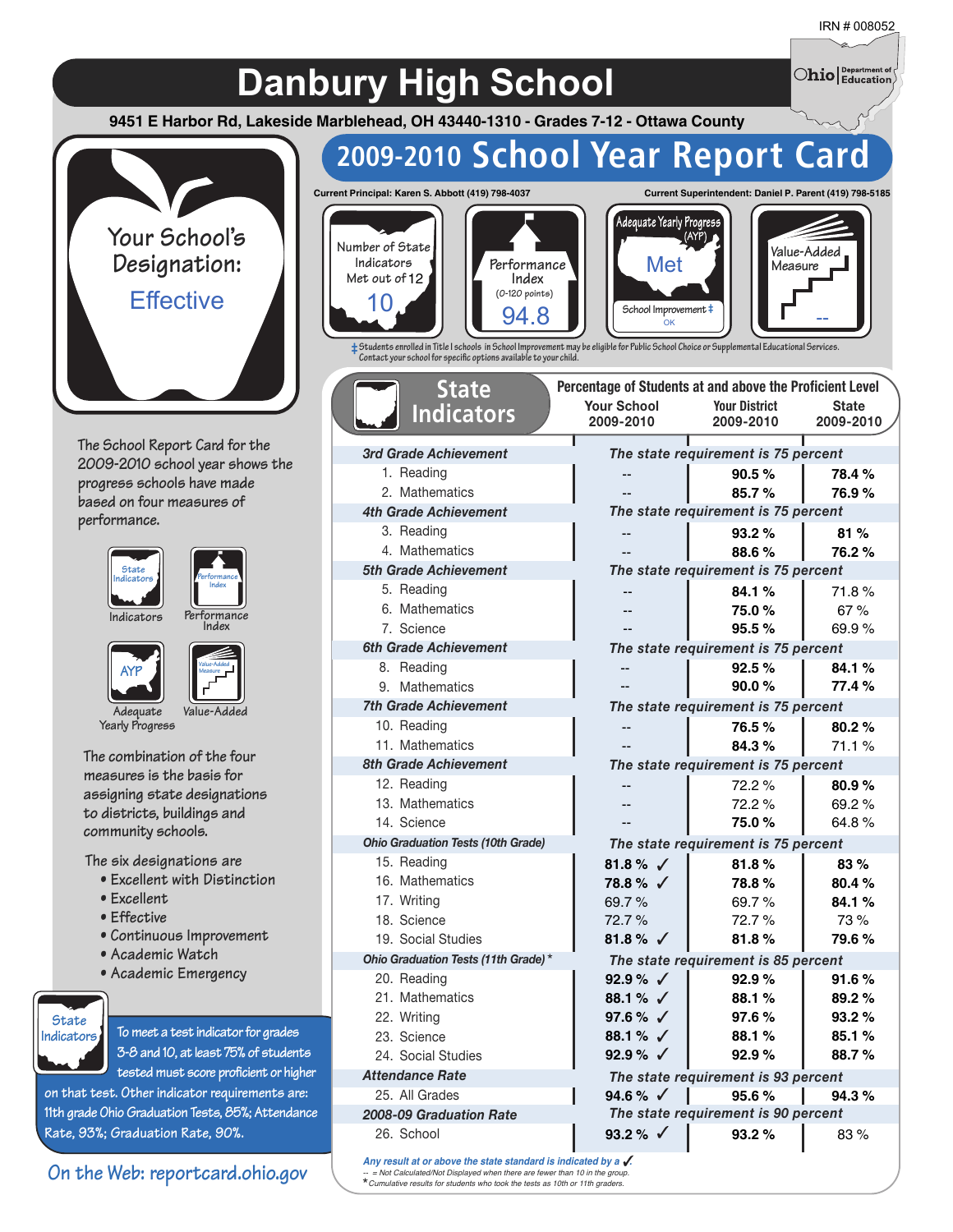## **Your School's Assessment Results Over Time**

All students in the school for a full academic year are included in the results.



**Reading Mathematics Writing Science Social Studies**

**State Indicators**

**The State Indicators are**

**based on state assessments, as well as on attendance and graduation rates. To earn an indicator for Achievement or Graduation Tests, at least 75% of students must reach proficient or above for the given assessment. For the 11th grade Ohio Graduation Tests indicators, a cumulative 85% passage rate for each assessment is required.**

\*Cumulative results for students who took the tests as 10th or 11th graders.

Ï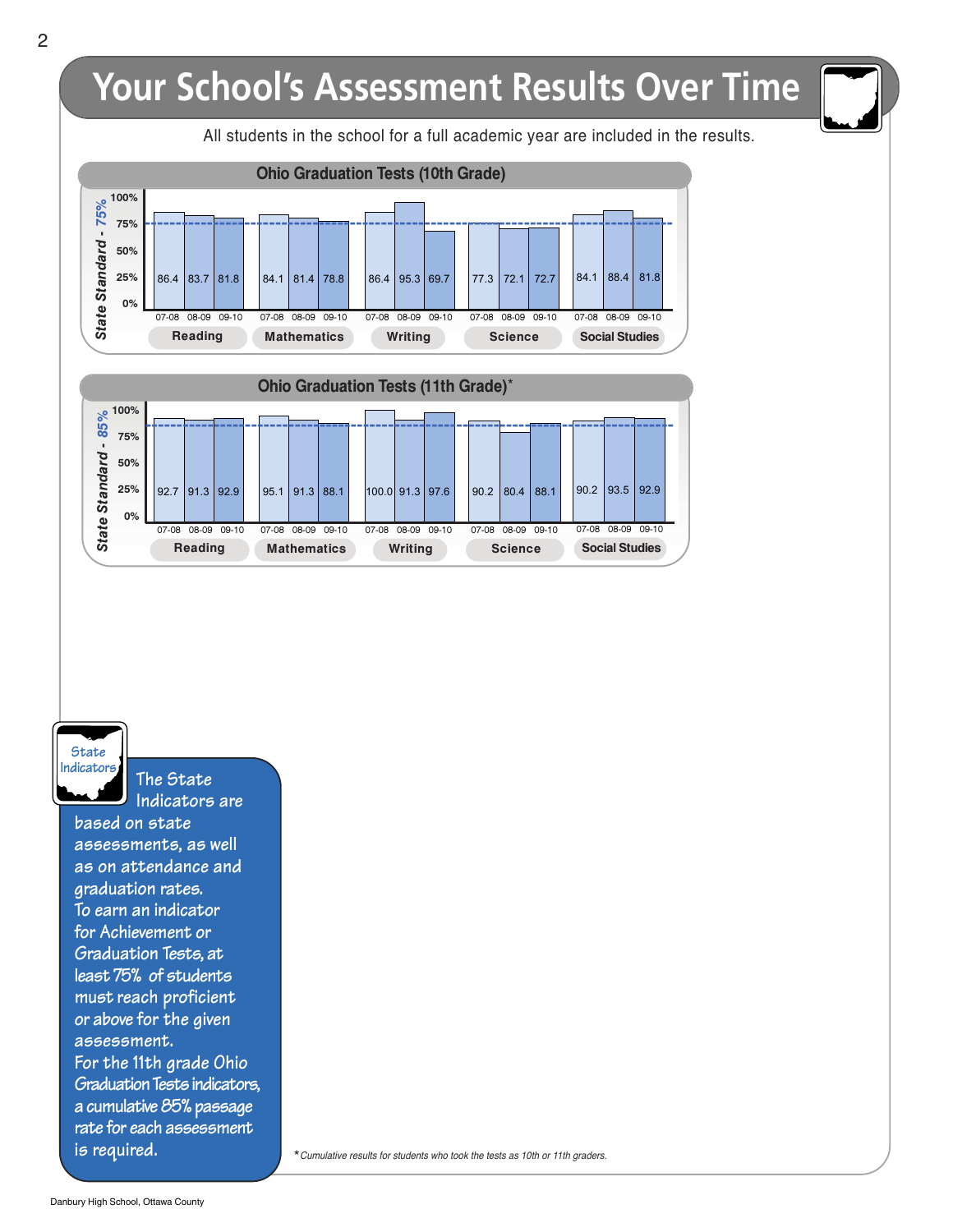## **Performance Index**

#### **Performance Index Calculations for the 2009-2010 School Year**

| <b>Performance Level Across Grades</b><br>3-8 and 10 for all Tested Subjects<br>(Includes every student enrolled in<br>the school for a full academic year) |             | Percentage                             | X | Weight | $=$ | <b>Points</b> |
|-------------------------------------------------------------------------------------------------------------------------------------------------------------|-------------|----------------------------------------|---|--------|-----|---------------|
|                                                                                                                                                             | Untested    | 0.0                                    | χ | 0.0    | $=$ | 0.0           |
|                                                                                                                                                             | Limited     | 6.7                                    | X | 0.3    | $=$ | 2.0           |
|                                                                                                                                                             | Basic       | 16.4                                   | χ | 0.6    | $=$ | 9.8           |
|                                                                                                                                                             | Proficient  | 34.5                                   | X | 1.0    | $=$ | 34.5          |
|                                                                                                                                                             | Accelerated | 24.2                                   | χ | 1.1    | $=$ | 26.7          |
|                                                                                                                                                             | Advanced    | 18.2                                   | X | 1.2    | $=$ | 21.8          |
|                                                                                                                                                             |             | <b>Your School's Performance Index</b> |   |        |     | 94.8          |

**Your School's Performance Index**



**The Performance Index reflects the achievement of every student enrolled for the fullacademic**

**year. The Performance Index is a weighted average that includes all tested subjects and grades and untested students. The greatest weight is given to advanced scores (1.2); the weights decrease for each performance level and a weight of zero is given to untested students. This results in a scale from 0 to 120 points. The Performance Index can be compared across years to show school achievement trends.**

#### **Performance Index Over Time Performance Index Over Time**

**2009-2010 2008-2009 2007-2008 94.8 100.3 95.1**

|                                                                                                                                                                                                                                                                                                                                                                                                                                                                                                                                                                                                                                                                                                                                                                                                                                | <b>Value-Added Measure</b> |         |                                        |         |                                                  |  |                                   |  |  |
|--------------------------------------------------------------------------------------------------------------------------------------------------------------------------------------------------------------------------------------------------------------------------------------------------------------------------------------------------------------------------------------------------------------------------------------------------------------------------------------------------------------------------------------------------------------------------------------------------------------------------------------------------------------------------------------------------------------------------------------------------------------------------------------------------------------------------------|----------------------------|---------|----------------------------------------|---------|--------------------------------------------------|--|-----------------------------------|--|--|
| <b>Overall Composite</b>                                                                                                                                                                                                                                                                                                                                                                                                                                                                                                                                                                                                                                                                                                                                                                                                       |                            |         | ratings for the 2009-2010 school year. |         | Scores reflect grade level and overall composite |  |                                   |  |  |
| <b>Reading</b>                                                                                                                                                                                                                                                                                                                                                                                                                                                                                                                                                                                                                                                                                                                                                                                                                 | Grade 4                    | Grade 5 | Grade 6                                | Grade 7 | Grade 8                                          |  |                                   |  |  |
| <b>Mathematics</b>                                                                                                                                                                                                                                                                                                                                                                                                                                                                                                                                                                                                                                                                                                                                                                                                             |                            |         |                                        |         |                                                  |  |                                   |  |  |
| Note: Value-Added results are computed only for buildings that include students in grades 4 through 8.<br><b>Legend</b><br>Your school's Value-Added rating represents the progress your<br><b>Above</b><br>school has made with its students since last school year.<br><b>Expected Growth</b><br>In contrast, achievement scores represent students' performance at a<br>Met<br>point in time. A score of "Above" indicates greater than one year of<br><b>Expected Growth</b><br>progress has been achieved; "Met" indicates one year of progress has been<br><b>Below</b><br>achieved; "Below" indicates less than one year of progress has been achieved.<br><b>Expected Growth</b><br>Value-Added results are computed only for buildings that include sufficient<br>testing data for students in any grade 4 through 8. |                            |         |                                        |         |                                                  |  |                                   |  |  |
|                                                                                                                                                                                                                                                                                                                                                                                                                                                                                                                                                                                                                                                                                                                                                                                                                                |                            |         | On the Web: reportcard.ohio.gov        |         |                                                  |  | Danhury High School Ottawa County |  |  |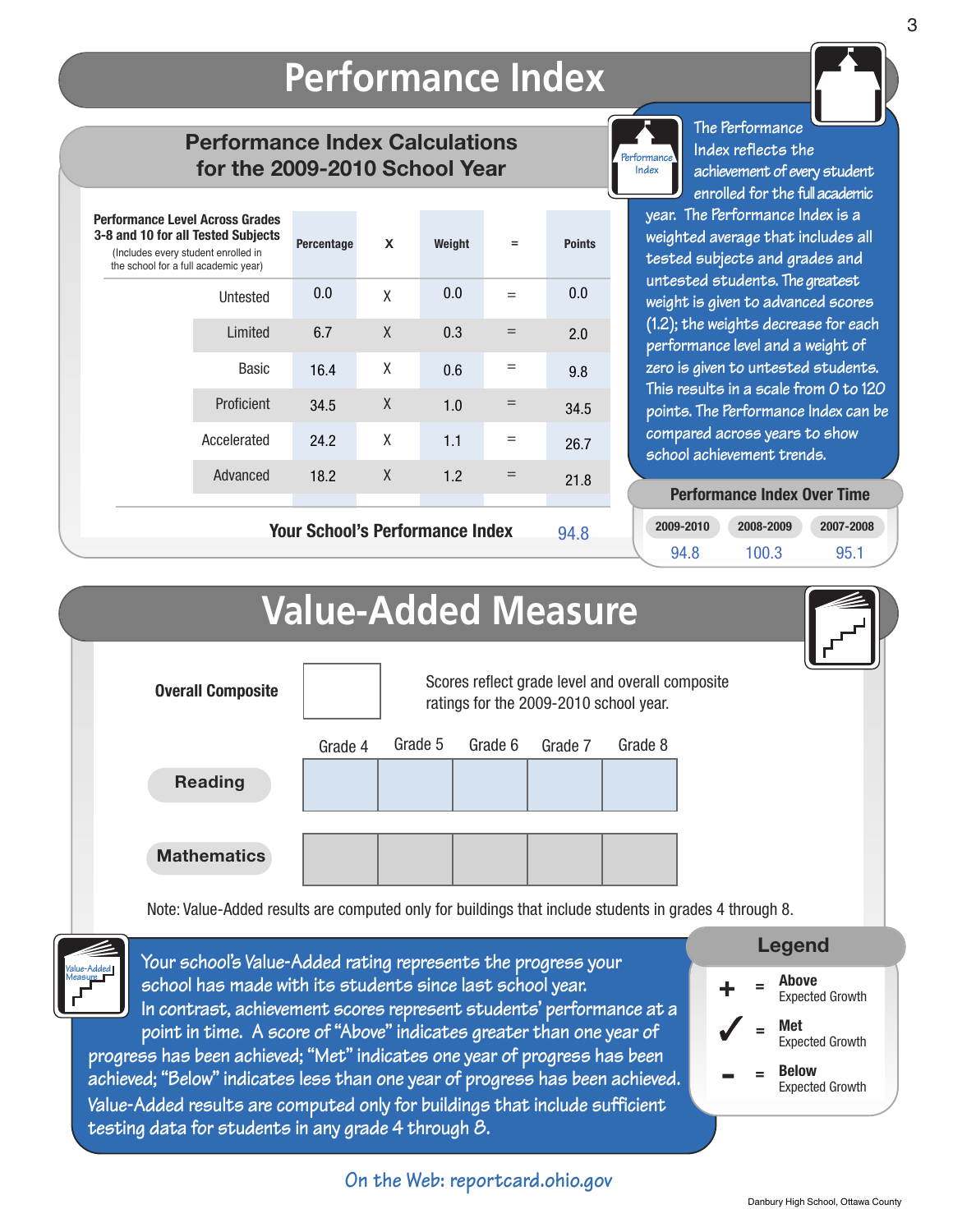

**informational purposes only and are not used for your AYP determination.**

**Danbury High School, Ottawa County**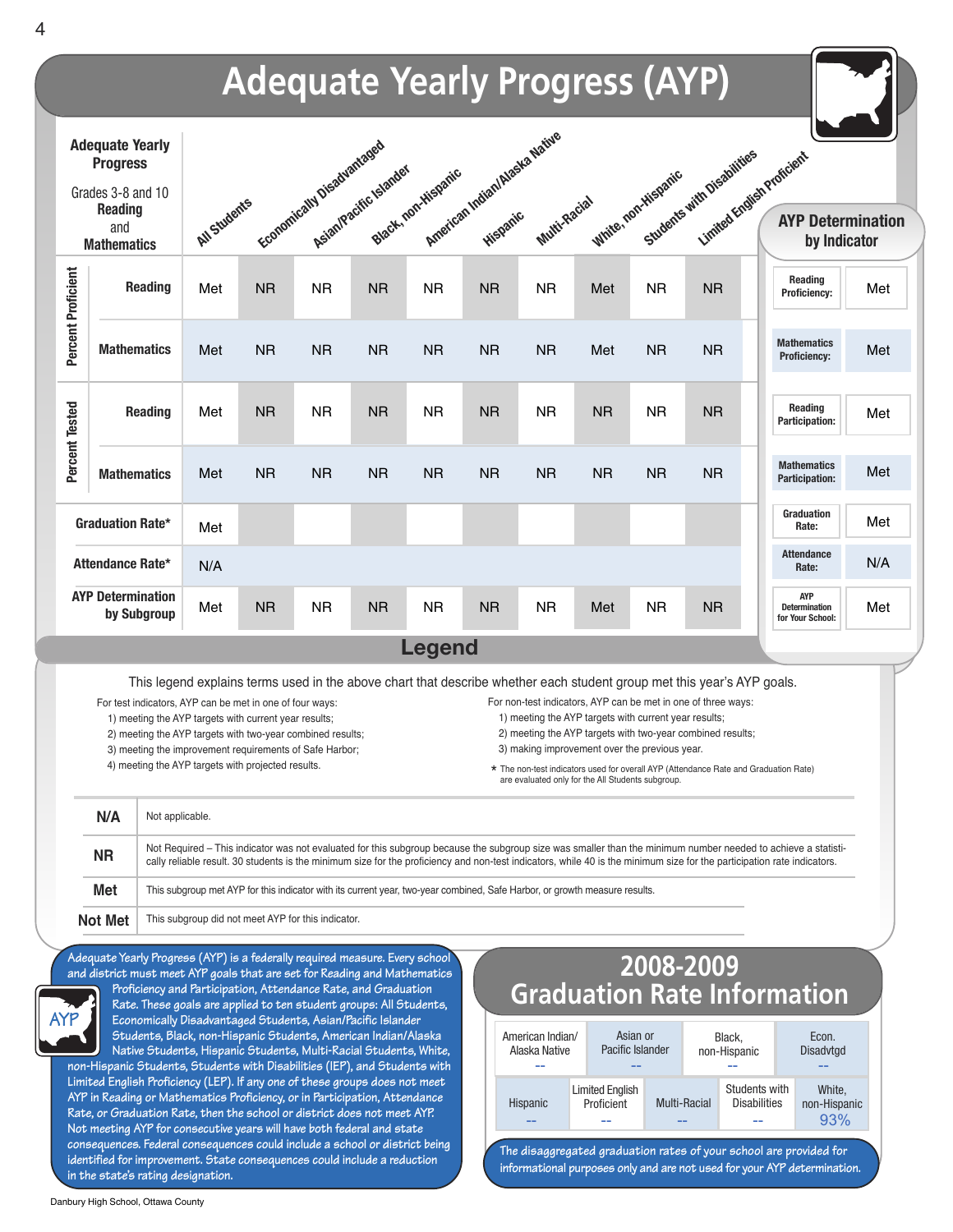## **State and Federally Required School Information**

|                                               | Black.<br>non-Hispanic                               | American<br>Indian/<br>Alaska Native | Asian or<br>Pacific<br>Islander                      | Hispanic                 | Multi-<br>Racial                         | White,<br>non-Hispanic | Non-<br><b>Disabled</b><br><b>Students</b> | <b>Students</b><br>with<br><b>Disabilities</b> | Migrant                                       | Non-<br>Econ.<br>Disadvtgd | Econ.<br>Disadvtgd             | Limited<br>English<br>Proficient                     | Female       | Male         |
|-----------------------------------------------|------------------------------------------------------|--------------------------------------|------------------------------------------------------|--------------------------|------------------------------------------|------------------------|--------------------------------------------|------------------------------------------------|-----------------------------------------------|----------------------------|--------------------------------|------------------------------------------------------|--------------|--------------|
| <b>Percentage of Students Scoring Limited</b> |                                                      |                                      |                                                      |                          |                                          |                        |                                            |                                                |                                               |                            |                                |                                                      |              |              |
| Reading<br>Writing                            |                                                      | $\overline{a}$<br>$-$                | $\overline{a}$<br>--                                 | $\overline{a}$<br>--     | $\frac{1}{2}$<br>$-$                     | 6.3<br>3.1             | 0.0<br>0.0                                 | $\overline{\phantom{a}}$<br>--                 | $\overline{\phantom{a}}$<br>$- -$             | 7.1<br>3.6                 | $\overline{\phantom{a}}$<br>-- | $\mathbf{u}$<br>--                                   | 0.0<br>0.0   | 11.8<br>5.9  |
| <b>Mathematics</b>                            |                                                      | $-$                                  |                                                      |                          | $\sim$ $\sim$                            | 9.4                    | 3.4                                        | --                                             | $\qquad \qquad -$                             | 10.7                       | $-$                            | $\sim$                                               | 0.0          | 17.6         |
| Science<br><b>Social Studies</b>              |                                                      |                                      | --                                                   |                          | $-$                                      | 6.3<br>9.4             | 0.0<br>0.0                                 | --                                             | $\qquad \qquad -$<br>$- -$                    | 7.1<br>10.7                | --                             | $\overline{\phantom{a}}$<br>--                       | 0.0<br>0.0   | 11.8<br>17.6 |
|                                               |                                                      |                                      |                                                      |                          |                                          |                        |                                            |                                                |                                               |                            |                                |                                                      |              |              |
|                                               | <b>Percentage of Students Scoring Basic</b>          |                                      |                                                      |                          |                                          |                        |                                            |                                                |                                               |                            |                                |                                                      |              |              |
| Reading                                       | $\overline{\phantom{m}}$                             | $\sim$ $\sim$                        | $\overline{\phantom{a}}$                             | --                       | $\overline{\phantom{a}}$                 | 9.4                    | 10.3                                       | $-$                                            | $\overline{\phantom{a}}$                      | 10.7                       | $\overline{\phantom{a}}$       | $\overline{\phantom{m}}$                             | 12.5         | 11.8         |
| Writing<br><b>Mathematics</b>                 | $\overline{\phantom{m}}$<br>$\overline{\phantom{m}}$ | $\sim$                               | $-$                                                  | --                       | $\mathbf{u}$                             | 25.0<br>9.4            | 24.1<br>10.3                               | --                                             | $--$                                          | 25.0<br>10.7               | $-$                            | $\mathbf{u}$                                         | 12.5<br>12.5 | 41.2<br>11.8 |
| Science                                       | $\overline{\phantom{m}}$                             | $\sim$ $\sim$                        | $\overline{\phantom{a}}$<br>$\overline{\phantom{a}}$ | --<br>--                 | $\mathbf{u}$<br>$\overline{\phantom{a}}$ | 18.8                   | 20.7                                       | --<br>--                                       | $\overline{\phantom{a}}$<br>$\qquad \qquad -$ | 21.4                       | --<br>$\overline{\phantom{a}}$ | $\overline{\phantom{a}}$<br>$\overline{\phantom{a}}$ | 12.5         | 29.4         |
| <b>Social Studies</b>                         |                                                      |                                      |                                                      |                          |                                          | 6.3                    | 10.3                                       | $\overline{a}$                                 | $\overline{a}$                                | 7.1                        |                                | $-$                                                  | 12.5         | 5.9          |
|                                               | <b>Percentage of Students Scoring Proficient</b>     |                                      |                                                      |                          |                                          |                        |                                            |                                                |                                               |                            |                                |                                                      |              |              |
| Reading                                       | $- -$                                                |                                      |                                                      |                          | $\sim$                                   | 50.0                   | 51.7                                       | $-$                                            | $--$                                          | 53.6                       | $-$                            | $\mathbf{u}$                                         | 43.8         | 52.9         |
| Writing                                       | $\overline{a}$                                       | $\sim$ $\sim$                        | $\qquad \qquad -$                                    | $\overline{\phantom{a}}$ | $\sim$ $\sim$                            | 43.8                   | 44.8                                       | $-$                                            | $\overline{\phantom{a}}$                      | 46.4                       | $\overline{\phantom{a}}$       | $\overline{\phantom{a}}$                             | 43.8         | 41.2         |
| <b>Mathematics</b>                            | $\overline{\phantom{a}}$                             | $\sim$                               | $-$                                                  | $\sim$                   | $\sim$ $\sim$                            | 18.8                   | 20.7                                       | $-$                                            | $\overline{\phantom{a}}$                      | 17.9                       | $\overline{\phantom{a}}$       | $\sim$                                               | 6.3          | 29.4         |
| Science<br><b>Social Studies</b>              | $-$                                                  | $\sim$                               | $-$                                                  | $\sim$ $\sim$            | $\sim$ $\sim$                            | 34.4                   | 34.5                                       | $-$                                            | $\overline{\phantom{a}}$                      | 32.1                       | $\overline{\phantom{a}}$       | $\overline{\phantom{a}}$                             | 43.8         | 23.5         |
|                                               |                                                      |                                      | $\overline{\phantom{a}}$                             | $\overline{\phantom{a}}$ | $\frac{1}{2}$                            | 31.3                   | 31.0                                       | $-$                                            | $\qquad \qquad -$                             | 32.1                       | --                             | $\overline{\phantom{a}}$                             | 37.5         | 23.5         |
|                                               | <b>Percentage of Students Scoring Accelerated</b>    |                                      |                                                      |                          |                                          |                        |                                            |                                                |                                               |                            |                                |                                                      |              |              |
| Reading                                       |                                                      |                                      |                                                      |                          | $\frac{1}{2}$                            | 18.8                   | 20.7                                       | $-$                                            | $\qquad \qquad -$                             | 17.9                       | $-$                            | $\mathbf{u}$                                         | 18.8         | 17.6         |
| Writing                                       |                                                      |                                      |                                                      |                          | $\frac{1}{2}$                            | 28.1                   | 31.0                                       | $-$                                            | $\qquad \qquad -$                             | 25.0                       | --                             | $\overline{\phantom{a}}$                             | 43.8         | 11.8         |
| <b>Mathematics</b>                            | $-$                                                  | --                                   | $-$                                                  | $\overline{\phantom{a}}$ | $\sim$ $\sim$                            | 28.1                   | 27.6                                       | $- -$                                          | $\overline{\phantom{a}}$                      | 28.6                       | --                             | $\overline{\phantom{a}}$                             | 43.8         | 11.8         |
| Science<br><b>Social Studies</b>              | $- -$                                                | --                                   | $\qquad \qquad -$                                    | $\overline{\phantom{a}}$ | $\mathbf{u}$                             | 28.1                   | 31.0                                       | $- -$                                          | $\qquad \qquad -$                             | 28.6                       | --                             | $\overline{\phantom{a}}$                             | 37.5         | 17.6         |
|                                               |                                                      |                                      | $-$                                                  |                          | $-$                                      | 21.9                   | 24.1                                       | $-$                                            | $- -$                                         | 17.9                       | $- -$                          | $\sim$                                               | 12.5         | 29.4         |
|                                               | <b>Percentage of Students Scoring Advanced</b>       |                                      |                                                      |                          |                                          |                        |                                            |                                                |                                               |                            |                                |                                                      |              |              |
| Reading                                       | $\sim$                                               | $-$                                  | $\overline{\phantom{a}}$                             | $-$                      | $-$                                      | 15.6                   | 17.2                                       | $- -$                                          | $\overline{\phantom{a}}$                      | 10.7                       | $\overline{\phantom{a}}$       | $\overline{\phantom{a}}$                             | 25.0         | 5.9          |
| Writing                                       | $\overline{\phantom{a}}$                             | $\sim$ $\sim$                        | $\overline{\phantom{a}}$                             | --                       | $\qquad \qquad -$                        | 0.0                    | 0.0                                        | --                                             | $\qquad \qquad -$                             | 0.0                        | --                             | $\overline{\phantom{a}}$                             | 0.0          | 0.0          |
| <b>Mathematics</b><br>Science                 | $\overline{\phantom{a}}$                             | $\sim$ $\sim$                        | $-$                                                  | $\overline{\phantom{a}}$ | $\overline{\phantom{a}}$                 | 34.4                   | 37.9                                       | $-$                                            | $\qquad \qquad -$                             | 32.1                       | --                             | $\overline{\phantom{a}}$                             | 37.5         | 29.4         |
| <b>Social Studies</b>                         | $\overline{\phantom{a}}$                             |                                      | --                                                   | $\overline{\phantom{a}}$ | --                                       | 12.5                   | 13.8                                       | $-$                                            | $- -$                                         | 10.7                       | --                             | --                                                   | 6.3          | 17.6         |
|                                               | --                                                   | $-$                                  | $\qquad \qquad -$                                    | $\overline{\phantom{a}}$ | $- -$                                    | 31.3                   | 34.5                                       | $- -$                                          | $\qquad \qquad -$                             | 32.1                       | --                             | $-$                                                  | 37.5         | 23.5         |

#### Your School's Percentage of Students at Each Performance Level

### **Your School's Students 2009-2010**

| <b>Average Daily</b><br><b>Student</b><br><b>Enrollment</b> | Black,<br>non-<br><b>Hispanic</b> | American<br>Indian or<br>Alaska Native | Asian or<br><b>Pacific</b><br><b>Islander</b> | <b>Hispanic</b> | <b>Multi-Racial</b> | White,<br>non-<br><b>Hispanic</b> | <b>Economically</b><br><b>Disadvantaged</b> | Limited<br><b>English</b><br><b>Proficient</b> | <b>Students</b><br>with<br><b>Disabilities</b> | <b>Migrant</b> |
|-------------------------------------------------------------|-----------------------------------|----------------------------------------|-----------------------------------------------|-----------------|---------------------|-----------------------------------|---------------------------------------------|------------------------------------------------|------------------------------------------------|----------------|
| 165                                                         | $- -$                             | $\overline{\phantom{m}}$               | $- -$                                         | $- -$           | $- -$               | 95.0%                             | $7\%$<br>12                                 | --                                             | 1%<br>16.1                                     | $- -$          |

*-- = Not Calculated/Not Displayed when there are fewer than 10 in the group.*

**Number of Limited English Proficient Students Excluded from Accountability Calculations**

**Under the federal No Child Left Behind Act, states are required to report certain data about schools and teachers. Data presented here are for reporting purposes only and are not used in the computation of the state designation for districts and schools.**

### **Federally Required School Teacher Information**

| Your Building's Poverty Status*: Low Poverty                                                                                                                           | Your Buildina | <b>District</b> |
|------------------------------------------------------------------------------------------------------------------------------------------------------------------------|---------------|-----------------|
| Percentage of teachers with at least a Bachelor's Degree                                                                                                               | 100.0         | 100.0           |
| Percentage of teachers with at least a Master's Degree                                                                                                                 | 78.9          | 77.7            |
| Percentage of core academic subject elementary and secondary classes<br>not taught by highly qualified teachers                                                        | 0.0           | 0.0             |
| Percentage of core academic subject elementary and secondary classes<br>taught by properly certified teachers                                                          | 100.0         | 100.0           |
| Percentage of core academic subject elementary and secondary classes taught by<br>teachers with temporary, conditional or long-term substitute certification/licensure | 0.0           | 0.0             |

\*High-poverty schools are those ranked in the top quartile based on the percentage of economically disadvantaged students. Low-poverty schools are those ranked in the bottom quartile based on the percentage of economically -- = Not Calculated/Not Displayed when there are fewer than 10 in the group.

**--**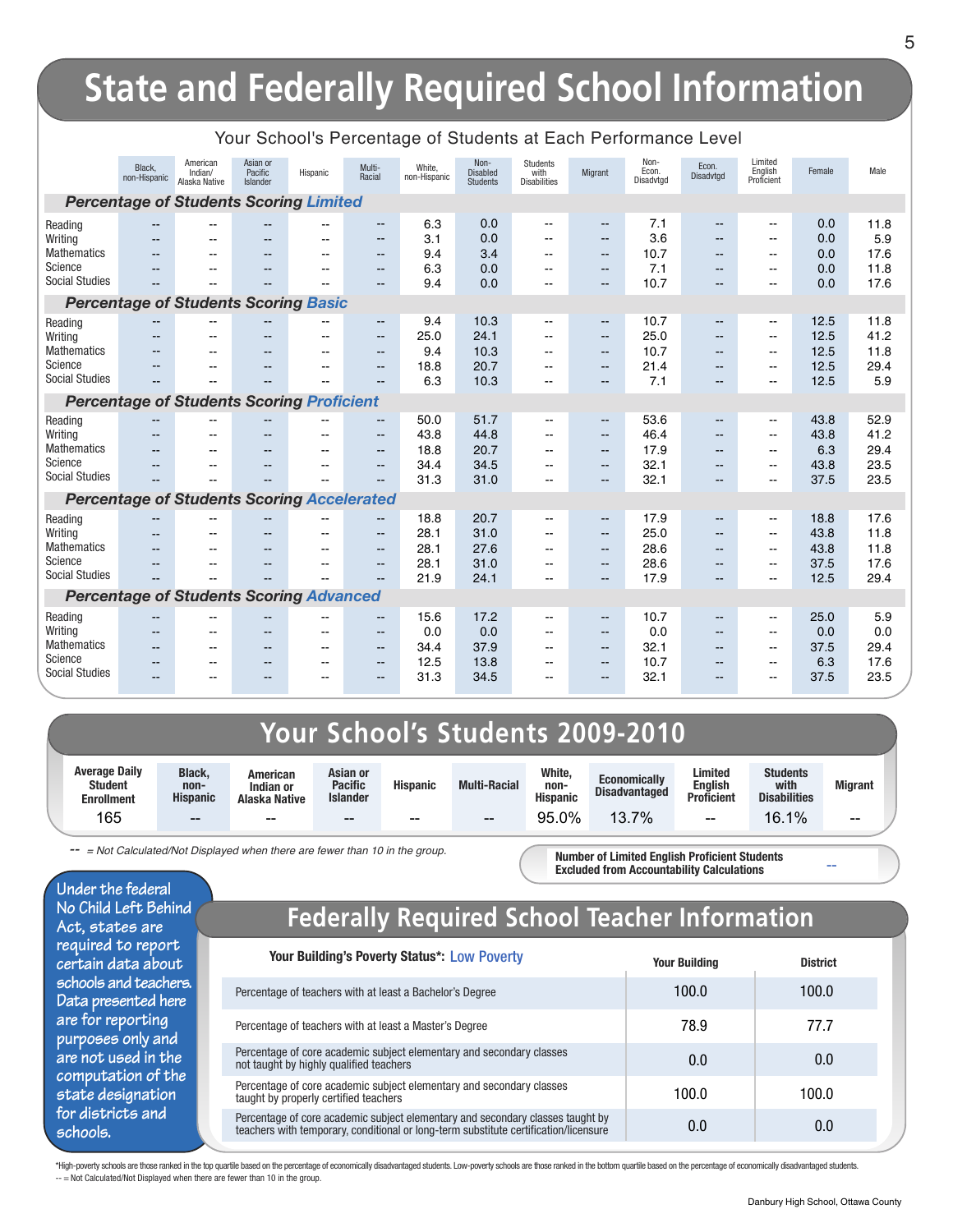# **Determining Your School's Designation**

Determining your school's report card designation is a multi-step process. The first step is to determine a preliminary designation, which is based on the following components: 1) the percentage of indicators met, 2) the performance index and 3) AYP determination.

| <b>Indicators Met</b> |               | <b>Performance Index</b> |     | <b>AYP Designation</b> |     | <b>Preliminary Designation</b> |
|-----------------------|---------------|--------------------------|-----|------------------------|-----|--------------------------------|
| 94%-100%              | <sub>or</sub> | 100 to 120               | and | Met or Not Met         | $=$ | <b>Excellent</b>               |
| 75%-93.9%             | <sub>or</sub> | 90 to 99.9               | and | Met or Not Met         | $=$ | <b>Effective</b>               |
| $0\% - 74.9\%$        | <sub>or</sub> | 0 to 89.9                | and | Met                    | $=$ | <b>Continuous</b>              |
| 50%-74.9%             | <sub>or</sub> | 80 to 89.9               | and | Not Met                | $=$ | <b>Improvement</b>             |
| 31%-49.9%             | <sub>or</sub> | 70 to 79.9               | and | Not Met                | $=$ | <b>Academic Watch</b>          |
| $0\% - 30.9\%$        | and           | 0 to 69.9                | and | Not Met                | $=$ | <b>Academic Emergency</b>      |

**The preliminary designation results from identifying the higher value between the percentage of indicators met by your school and your school's performance index. AYP then is evaluated to determine its effect on the preliminary designation. There are three ways in which AYP can affect the preliminary designation.**

- **1. If a school meets AYP in the current year, it can be rated no lower than Continuous Improvement.**
- **2. If a school does not meet AYP for three consecutive years and in the current year it does not meet AYP in more than one student group, it can be rated no higher than Continuous Improvement.**
- **3. In all other cases, AYP has no effect on the preliminary designation.**

**Once the preliminary designation is determined, Value-Added, the fourth measure in the accountability system, is evaluated to determine the impact (if any) on the school's final designation.**

- **1. If your school's designation is restricted to Continuous Improvement due to AYP, Value-Added has no impact on the designation and the preliminary designation becomes the final designation.**
- **2. If your school experiences above expected growth for at least two consecutive years, your school's final designation will increase by one designation.**
- **3. If your school experiences below expected growth for at least three consecutive years, your school's final designation will decrease by one designation.**

 $\sqrt{2}$ 

| <b>Preliminary Designation</b> |     | Value-Added Measure*                                   | <b>Final Designation</b>          |  |  |
|--------------------------------|-----|--------------------------------------------------------|-----------------------------------|--|--|
| <b>Excellent</b>               | and | Above expected growth for at least 2 consecutive years | <b>Excellent with Distinction</b> |  |  |
|                                |     | Below expected growth for at least 3 consecutive years | <b>Effective</b>                  |  |  |
| <b>Effective</b>               | and | Above expected growth for at least 2 consecutive years | <b>Excellent</b>                  |  |  |
|                                |     | Below expected growth for at least 3 consecutive years | <b>Continuous Improvement</b>     |  |  |
| <b>Continuous Improvement</b>  | and | Above expected growth for at least 2 consecutive years | <b>Effective</b>                  |  |  |
|                                |     | Below expected growth for at least 3 consecutive years | <b>Academic Watch</b>             |  |  |
| <b>Academic Watch</b>          | and | Above expected growth for at least 2 consecutive years | <b>Continuous Improvement</b>     |  |  |
|                                |     | Below expected growth for at least 3 consecutive years | <b>Academic Emergency</b>         |  |  |
| <b>Academic Emergency</b>      | and | Above expected growth for at least 2 consecutive years | <b>Academic Watch</b>             |  |  |
|                                |     | Below expected growth for at least 3 consecutive years | <b>Academic Emergency</b>         |  |  |

\*In all other cases, including if your school's designation has been restricted to Continuous Improvement, then Value-Added will have **no impact on the designation and the preliminary designation becomes the final designation.**